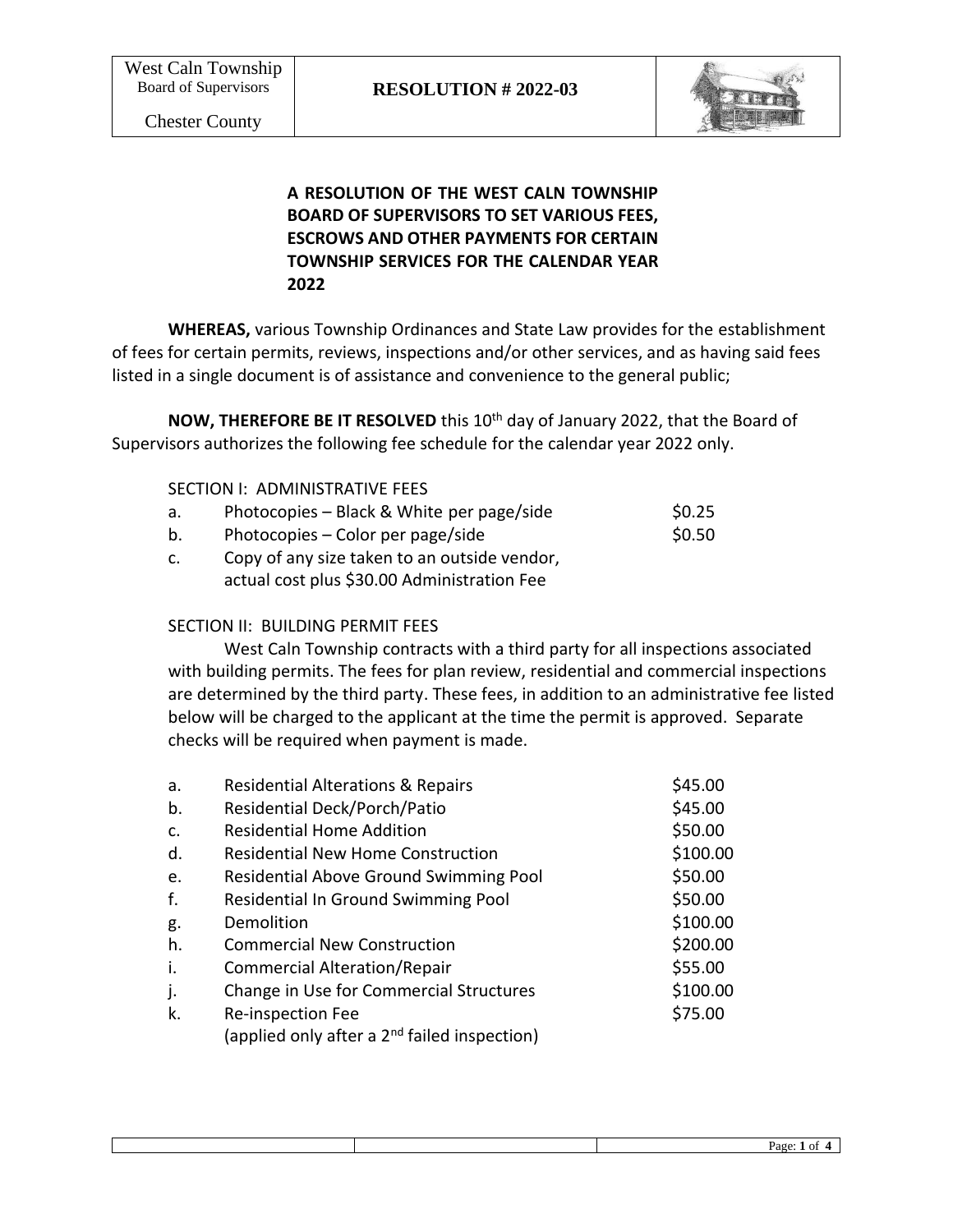

## SECTION III: SUBDIVISION AND LAND DEVELOPMENT (separate checks required)

| a. Lot Line Adjustments, Minor Subdivision or Land Development and Subdivisions of |
|------------------------------------------------------------------------------------|
| 3-5 Lots or Land Development of <5 acres                                           |

| • Application Fee       | \$300.00   |
|-------------------------|------------|
| • Review Escrow Deposit | \$1,500.00 |

### b. Subdivisions of 6-10 Lots or Land Development of 5-10 acres

| • Application Fee     | \$300.00   |
|-----------------------|------------|
| Review Escrow Deposit | \$2,000.00 |

# c. Subdivisions of greater than 10 Lots or Land Development of greater than 10 acres

| • Application Fee     | \$300.00   |
|-----------------------|------------|
| Review Escrow Deposit | \$3,000.00 |

#### SECTION IV: ZONING PERMITS

| a.             | Zoning                                                                        | \$55.00  |
|----------------|-------------------------------------------------------------------------------|----------|
| b.             | <b>Agricultural Exception Permit</b>                                          | \$75.00  |
| $\mathsf{C}$ . | Forestry (Timber Harvesting) Permit                                           | \$100.00 |
|                | <b>NOTE:</b> The township reserves the right to require financial security to |          |
|                | ensure that Timber Harvest projects comply with all regulations               |          |
|                |                                                                               |          |

#### SECTION V: HEARING FEES

| a.             | <b>Zoning Hearing Board Escrow</b>         |                                           | \$1,500.00 |
|----------------|--------------------------------------------|-------------------------------------------|------------|
| b.             | Zoning Hearing Board Administrative Fee    |                                           | \$250.00   |
| $\mathsf{C}$ . | <b>Conditional Use Hearing Escrow</b>      |                                           | \$1,500.00 |
| d.             | Conditional Use Hearing Administrative Fee |                                           | \$250.00   |
| e.             | <b>UCC Appeals</b>                         | Fees established by the UCC Appeals Board |            |

## SECTION VI: STORMWATER MANAGEMENT PERMITS FEES

| а.             | Simplified Approach Escrow             | \$400.00 |
|----------------|----------------------------------------|----------|
| b.             | Simplified Approach Administrative Fee | \$50.00  |
| $\mathsf{C}$ . | <b>Full Plan Escrow</b>                | \$600.00 |
| d.             | <b>Full Plan Administrative Fee</b>    | \$50.00  |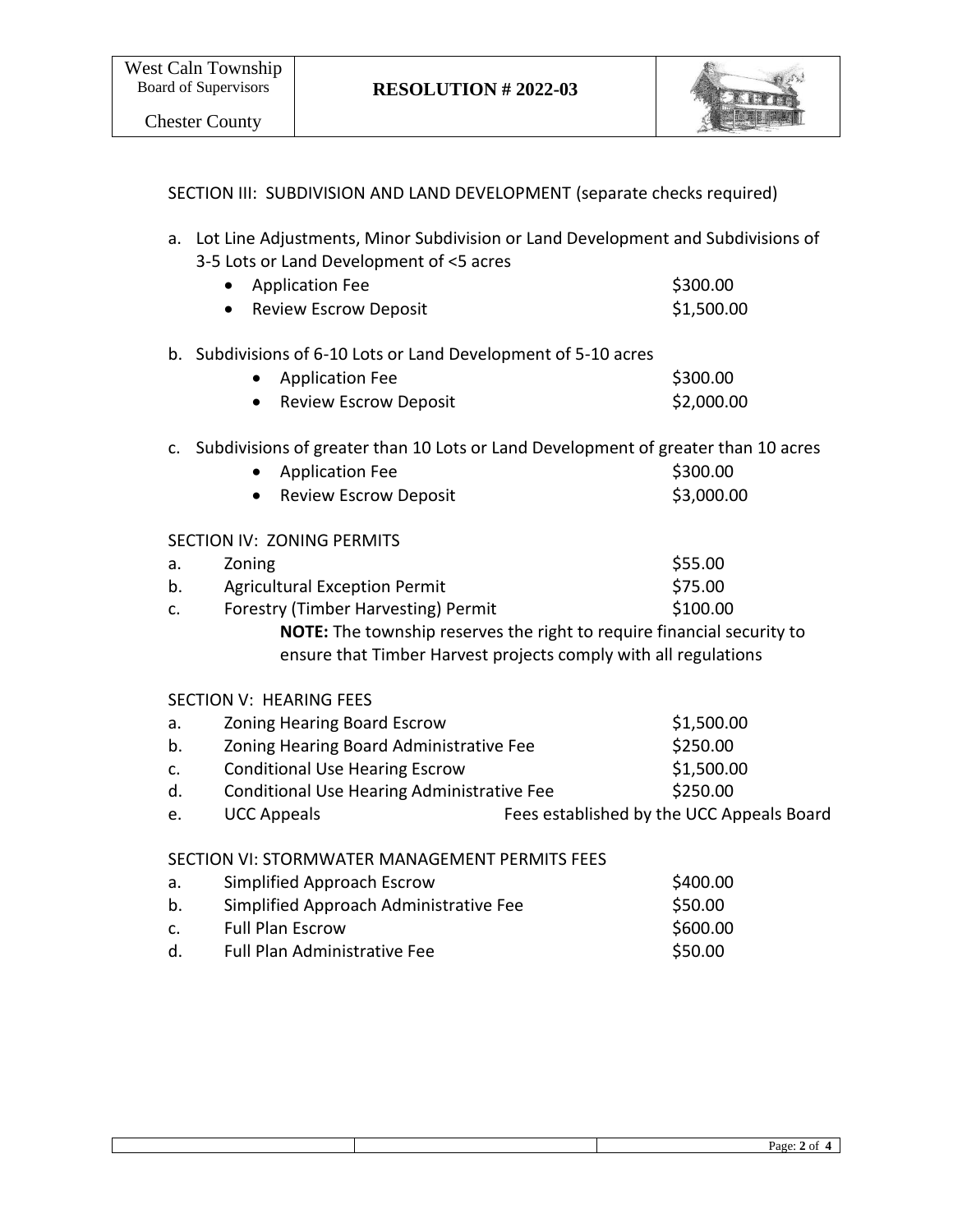

Chester County

#### SECTION VII: MISCELLANEOUS PERMITS

| a. | Road Occupancy Permit                                | \$60.00        |
|----|------------------------------------------------------|----------------|
| b. | Sign Permit                                          | \$50.00        |
| c. | Driveway Permit                                      | \$60.00        |
| d. | <b>Alarm Device Notification</b>                     | \$15.00        |
| d. | <b>Annual Junk Yard Fee</b>                          | \$500.00       |
| e. | Annual Mobile Home Park Fee                          | \$200.00       |
|    | (+ each unit within Mobile Home Park)                | \$10.00        |
| f. | <b>Accident Reports</b>                              | \$15.00        |
|    | SECTION VIII: PARKS AND RECREATION FEES              |                |
| a. | Pavilion Reservation - Pavilion 2 - Resident         | \$50.00        |
|    | Pavilion Reservation - Pavilion 2 - Non-Resident     | \$100.00       |
| b. | Pavilion Reservation - Pavilion 3 - Resident         | \$75.00        |
|    | Pavilion Reservation - Pavilion 3 - Non-Resident     | \$125.00       |
| c. | Pavilion Reservation - Pavilion 4 - Resident         | \$50.00        |
|    | Pavilion Reservation - Pavilion 4 - Non-Resident     | \$100.00       |
| d. | Tennis Court & Pickle Ball Use Key - One Year        | \$15.00        |
| e. | Baseball/Softball Field Rental - One Time            | \$25.00        |
| f. | Baseball/Softball Field Rental - Season (April-July) |                |
|    | Weekdays (Mon-Fri Evenings)                          | \$250.00       |
|    | Weekends (Saturday and Sunday $-2$ hrs.)             | \$150.00       |
| g. | Baseball Field Rental - Tournament                   | \$500.00       |
|    | Additional fees may apply                            |                |
| h. | Soccer Field (monthly)                               | \$100.00       |
| i. | Full Park Rental - Weekdays - Resident*              | \$300.00       |
|    | Full Park Rental - Weekdays - Non Resident*          | \$400.00       |
|    | Full Park Rental - Weekends - All Residents*         | \$800.00       |
| j. | Race Events**                                        |                |
|    | Calculated per Person/Vacate by Noon                 | \$1.00/person  |
|    | Whole Day Flat Fee (no ball fields, Pavilion 1,      | \$800.00       |
|    | walking trail, playgrounds or courts included)       |                |
| k. | <b>Banner Advertising</b>                            | \$100 to \$200 |
|    |                                                      |                |

\*Full park rental includes: All Pavilions, Soccer Field, Basketball Court, Tennis/Pickle Ball Court, Playground & Swings. Softball Field will be available up until the time they are rented to Teams. Walking Trail will remain open to the public. *Full Park Rentals must be requested 6 months in advance.*

\*\*Race events must be paid to the township within two (2) weeks of completion.

**All rentals are subject to review and approval by the Parks and Recreation Commission.**